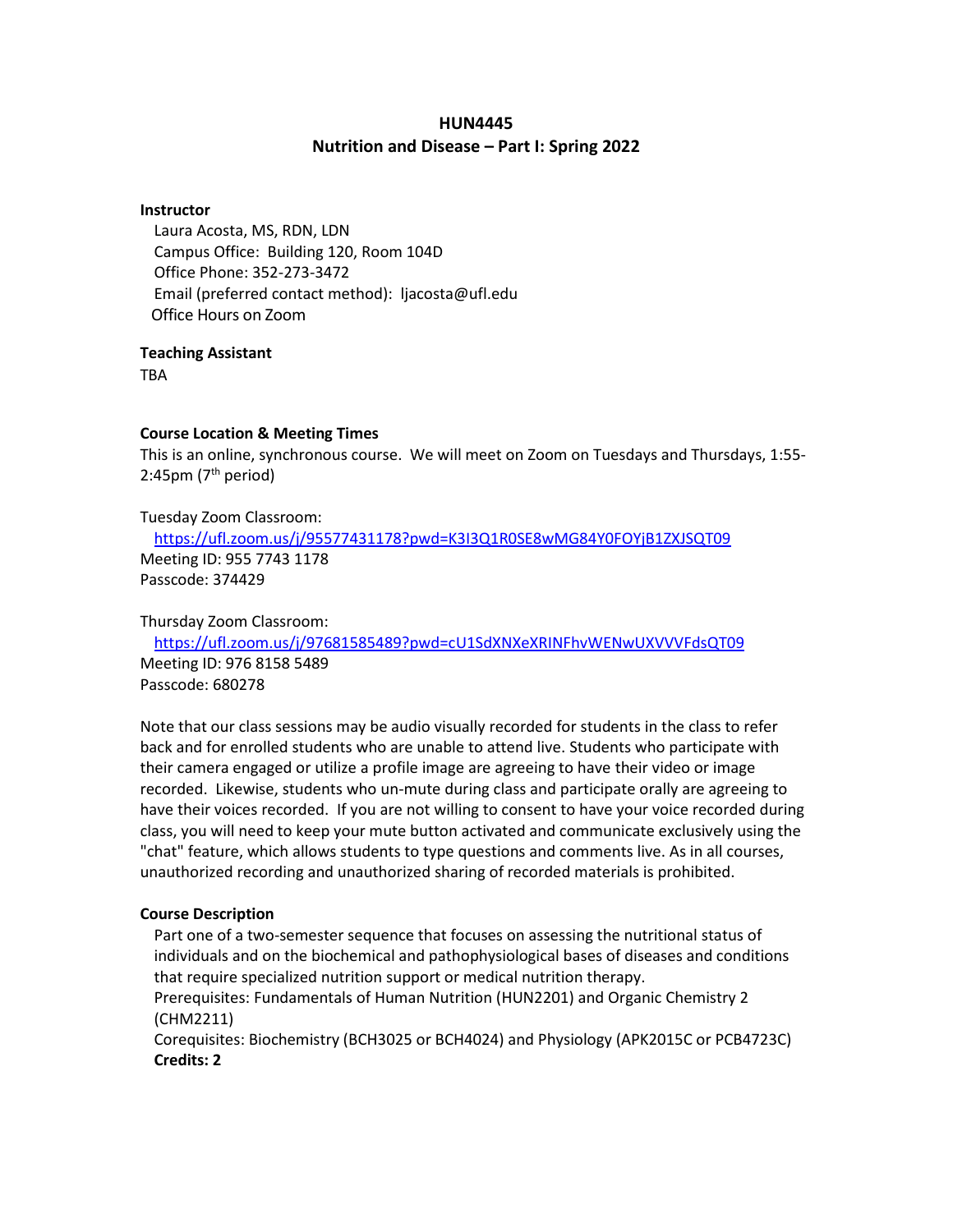# **Required Materials**

- Computer with reliable internet access
- Webcam and microphone
- Access to e-Learning (Canvas)[: https://elearning.ufl.edu/](https://elearning.ufl.edu/)
- Access to Zoom: https://ufl.zoom.us
- Google Chrome browser with the HonorLock extension for quizzes and exams
	- o Chrome can be downloaded here: <https://www.google.com/chrome>
		- o The HonorLock Extension can be downloaded here: <https://static.honorlock.com/install/extension>
- Access to MS Word, MS PowerPoint, and PDF reader software

# **Course Objectives**

Upon completion of this course, students should be able to:

- 1. Describe how to conduct a comprehensive nutrition assessment
- 2. Describe the etiology, symptoms, clinical findings and pathophysiology associated with diseases and conditions covered in this course.
- 3. Describe the nutritional management of the diseases and conditions covered in this course.
- 4. Differentiate between enteral and parenteral nutrition; identify appropriate situations for using these feeding modalities; calculate the energy, protein and fluid content of formulas; and make appropriate recommendations with regard to initiation and monitoring of enteral and parenteral solutions.
- 5. Evaluate the impact of food/nutrient-drug interactions on nutritional status and drug efficacy and recommend appropriate intervention strategies.
- 6. Describe research designs used in nutrition research and discuss their strengths and limitations and the features that increase confidence that results are valid.

# **Recommended Text**

- Nelms M, Sucher K. (2020). Nutrition Therapy and Pathophysiology, 4<sup>th</sup> Edition. Boston, MA: Cengage Learning. ISBN-13: 978-0357041710 *OR*
- Nelms M, Sucher K, Lacey K. (2016). Nutrition Therapy and Pathophysiology,  $3^{rd}$  Edition. Boston, MA: Cengage Learning. ISBN-13: 978-1305111967

# **Course Format**

We will use a "flipped classroom" model in this course. The general pattern will be:

- Thursday: Lecture to introduce new concepts and set the stage for the week.
- Thursday through the following Tuesday: Online content to review independently (this may consist of videos, readings, etc.)
- Tuesday: Discuss and synthesize concepts; wrap up the topic.

# **Attendance**

Attendance is required for this course. "Attendance" is more than just logging into class on Zoom. It means being attentive and engaged, and not working on other tasks. Come to class in a quiet space without distractions. You should not be working at a job, traveling, "multitasking", etc. **You must have your camera on in order to be counted as "present"**. If you must keep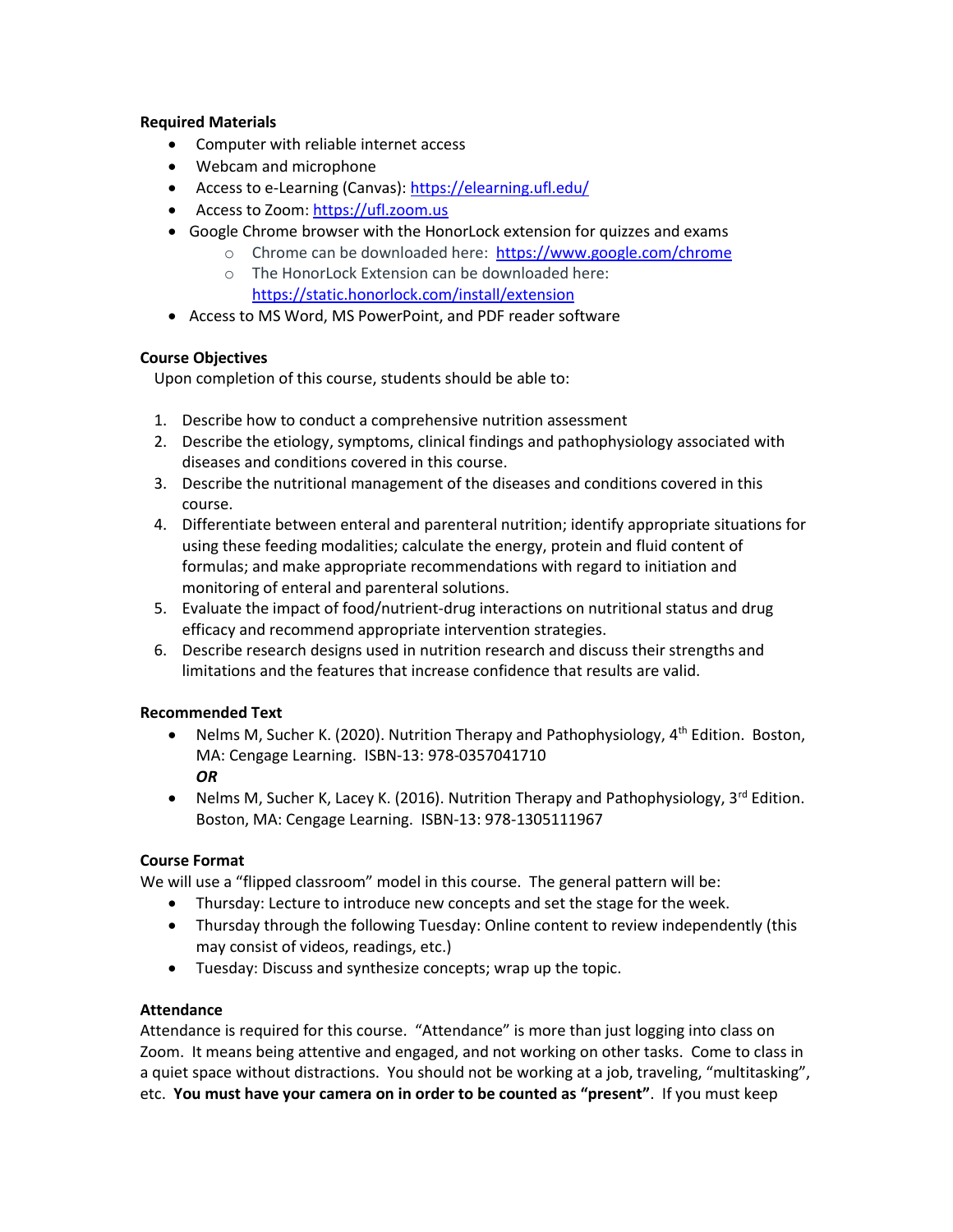your camera off for some reason, communicate with Danielle and Mrs. Acosta about this ahead of time.

Each student is allowed 3 absences that will not count against your grade. After that, there will be a 5 point deduction for each absence. Tardiness is unacceptable in the workplace and therefore also inappropriate in the classroom. Students who are more than 10 minutes late will lose **2 points** from their attendance grade each time they are tardy.

#### **Student Evaluation**

Final grades will be based on in-class activities, weekly online quizzes, one case study, one research article assignment, three unit exams, and a cumulative final exam.

Quizzes: Quizzes will be given in Canvas. They will open on Friday afternoons, and close on Thursdays (the following week) at 11:59pm.

Interprofessional Case Study: This project includes both group and individual components. It is due on the date indicated on the syllabus. Late submissions will be penalized 10% for each day late.

Exams: Exams will be given on Canvas, using HonorLock. In the weeks that we have exams, they will open on Fridays, and must be completed by the following Monday at 11:59pm. Exams are designed to take 50 minutes. However, everyone will be given "double time" (100 minutes) for exams. Failure to take an exam will result in a score of 0.

**Extra credit projects will not be available**. However, there will be opportunities to earn "bonus points" throughout the semester. You must be present in class to take advantage of these opportunities.

#### **Performance Indicators**

| Attendance                                         | 10  |
|----------------------------------------------------|-----|
| In-class Activities                                | 20  |
| Weekly Quizzes (6 points each)                     | 60  |
| Case Study                                         | 60  |
| Exams 1, 2 & 3 @ 100 points each                   | 300 |
| Final exam (3/4 comprehensive $+1/4$ new material) | 150 |
| Total                                              | 600 |

#### **Grades are not negotiable and will be assigned according to the following scale:**

| 560-600 | 93.34-100%   | Α  | 400-419 | 66.68-69.9%  | D+ |
|---------|--------------|----|---------|--------------|----|
| 540-559 | 90-93.33%    | А- | 380-399 | 63.34-66.67% | D  |
| 520-539 | 86.68-89.9%  | B+ | 360-379 | 60-63.33%    | D- |
| 500-519 | 83.34-86.67% | B  | $360$   | $<60\%$      | E  |
| 480-499 | 80-83.33%    | B- |         |              |    |
| 460-479 | 76.68-79.9%  | C+ |         |              |    |
| 440-459 | 73.34-76.67% | C  |         |              |    |
| 420-439 | 70-73.33%    | C- |         |              |    |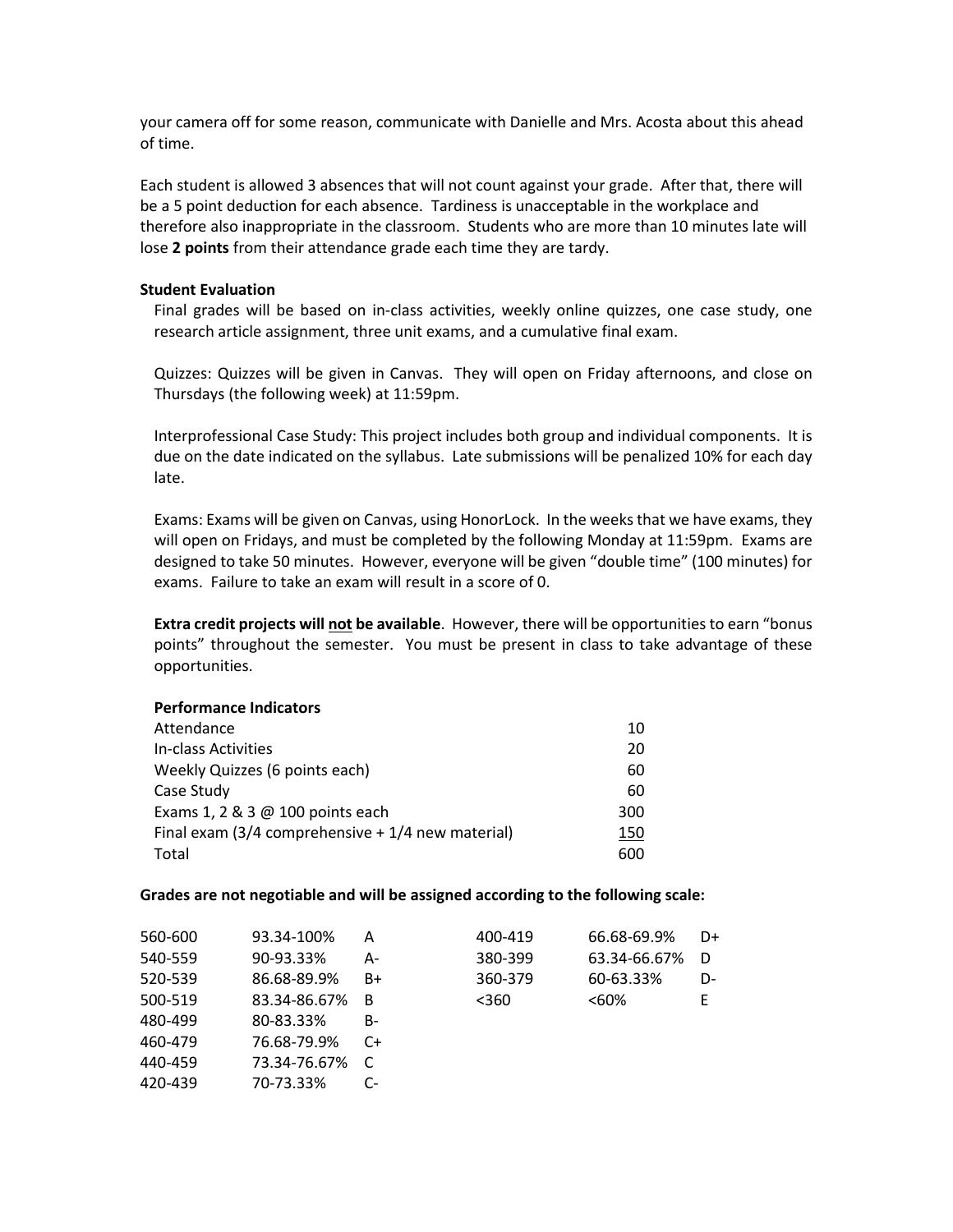#### **Grades and Grade Points**

For information on current UF policies for assigning grade points, see <https://catalog.ufl.edu/UGRD/academic-regulations/grades-grading-policies/>

#### **Absences and Make-Up Work**

Requirements for class attendance and make-up exams, assignments and other work are consistent with university policies that can be found at: [https://catalog.ufl.edu/UGRD/academic](https://catalog.ufl.edu/UGRD/academic-regulations/attendance-policies/)[regulations/attendance-policies/](https://catalog.ufl.edu/UGRD/academic-regulations/attendance-policies/)

#### **Academic Honesty**

As a student at the University of Florida, you have committed yourself to uphold the Honor Code, which includes the following pledge: "*We, the members of the University of Florida community, pledge to hold ourselves and our peers to the highest standards of honesty and integrity by abiding by the Student Honor Code."* You are expected to exhibit behavior consistent with this commitment to the UF academic community, and on all work submitted for credit at the University of Florida, the following pledge is either required or implied: *"On my honor, I have neither given nor received unauthorized aid in doing this assignment*." It is assumed that you will complete all work independently in each course unless the instructor provides explicit permission for you to collaborate on course tasks (e.g. assignments, papers, quizzes, exams). Furthermore, as part of your obligation to uphold the Honor Code, you should report any condition that facilitates academic misconduct to appropriate personnel. It is your individual responsibility to know and comply with all university policies and procedures regarding academic integrity and the Student Honor Code. Violations of the Honor Code at the University of Florida will not be tolerated. Violations will be reported to the Dean of Students Office for consideration of disciplinary action. For more information regarding the Student Honor Code, please see[: https://sccr.dso.ufl.edu/policies/student-honor-code-student-conduct](https://sccr.dso.ufl.edu/policies/student-honor-code-student-conduct-code/)[code/.](https://sccr.dso.ufl.edu/policies/student-honor-code-student-conduct-code/)

# **Software Use**

All faculty, staff and students of the university are required and expected to obey the laws and legal agreements governing software use. Failure to do so can lead to monetary damages and/or criminal penalties for the individual violator. Because such violations are also against university policies and rules, disciplinary action will be taken as appropriate.

#### **Campus Helping Resources**

Students experiencing crises or personal problems that interfere with their general wellbeing are encouraged to utilize the university's counseling resources. The Counseling & Wellness Center provides confidential counseling services at no cost for currently enrolled students. Resources are available on campus for students having personal problems or lacking clear career or academic goals, which interfere with their academic performance.

| <b>Service</b> | <b>Phone</b> | Web site                    | <b>Services provided</b> |
|----------------|--------------|-----------------------------|--------------------------|
| University     | 352-392-1575 | https://counseling.ufl.edu/ | Counseling               |
| Counseling     |              |                             | Services                 |
| and            |              |                             | Groups and               |
| Wellness       |              |                             | Workshops                |
| Center         |              |                             |                          |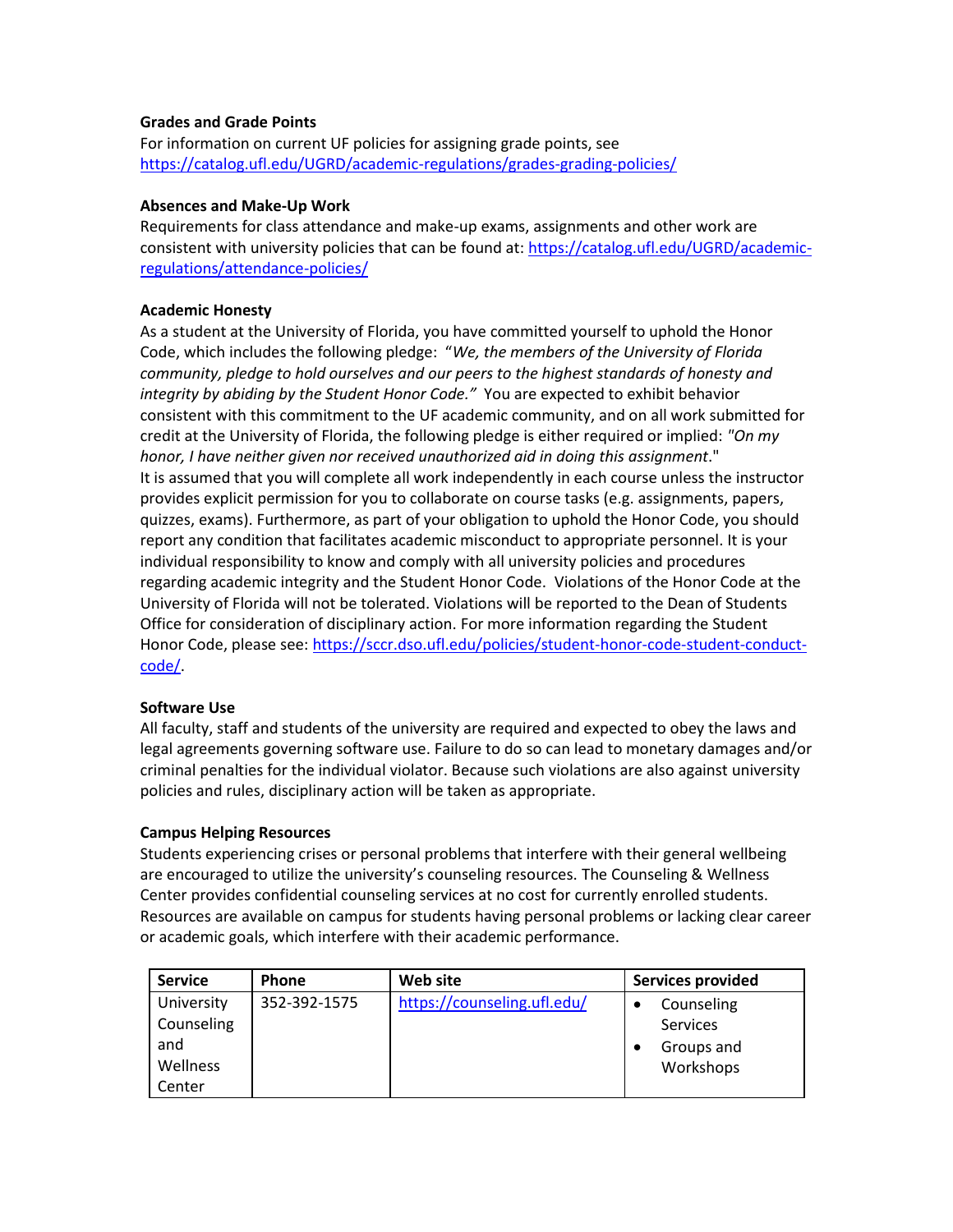|             |                 |                             | Outreach and<br>$\bullet$<br>Consultation<br>Self-Help Library<br>٠ |
|-------------|-----------------|-----------------------------|---------------------------------------------------------------------|
|             |                 |                             | <b>Wellness Coaching</b><br>$\bullet$                               |
| U Matter    | umatter@ufl.edu | http://www.umatter.ufl.edu/ | Support for students in                                             |
| We Care     | 352-392-1575    |                             | distress                                                            |
| Career      | 352-392-1601    | https://career.ufl.edu/     | Career development                                                  |
| Connections |                 |                             | assistance and                                                      |
| Center      |                 |                             | counseling                                                          |

# **Services for Students with Disabilities**

Students with disabilities who experience learning barriers and would like to request academic accommodations should connect with the Disability Resource Center (DRC). The DRC coordinates needed accommodations, including accommodations within the classroom, adaptive computer equipment, interpretation services, and mediation for faculty-student disability related issues. Here is the link to get started with the DRC: [https://disability.ufl.edu/students/get-started/.](https://disability.ufl.edu/students/get-started/) It is important for students to share their accommodation letter with their instructors and discuss their access needs as early as possible in the semester.

# **Online Course Evaluation Process**

Students are expected to provide professional and respectful feedback on the quality of instruction in this course by completing course evaluations online via GatorEvals[. Click here](file:///C:/Users/lilyrlewis/AppData/Local/Microsoft/Windows/INetCache/Content.Outlook/LU96BFUU/gatorevals.aa.ufl.edu/students/)  [for guidance on how to give feedback in a professional and respectful manner.](file:///C:/Users/lilyrlewis/AppData/Local/Microsoft/Windows/INetCache/Content.Outlook/LU96BFUU/gatorevals.aa.ufl.edu/students/) Students will be notified when the evaluation period opens, and can complete evaluations through the email they receive from GatorEvals, in their Canvas course menu under GatorEvals, or via [ufl.bluera.com/ufl/.](https://ufl.bluera.com/ufl/) [Summaries of course evaluation results are available to students here.](https://gatorevals.aa.ufl.edu/public-results/)

# **Writing Studio**

The Writing Studio is committed to helping University of Florida students meet their academic and professional goals by becoming better writers. Individual assistance is provided and students of all levels and disciplines are welcome [\(https://writing.ufl.edu/writing-studio/\)](https://writing.ufl.edu/writing-studio/). Their main office is 302 Tigert Hall, and their office phone is (352) 846-1138.

# **Course Material Copyright and Confidentiality**

All course material is the property of the University of Florida and the course instructor, and **may not** be posted online for any commercial or non-commercial purpose. Students found in violation may be subject to disciplinary action under the University's Student Conduct Code. Only students formally registered for the course are permitted to attend lectures and take quizzes/tests.

#### **Filing a Complaint**

The University of Florida believes strongly in the ability of students to express concerns regarding their experiences at the University. The University encourages its students who wish to file a written complaint to submit that complaint directly to the department that manages that policy.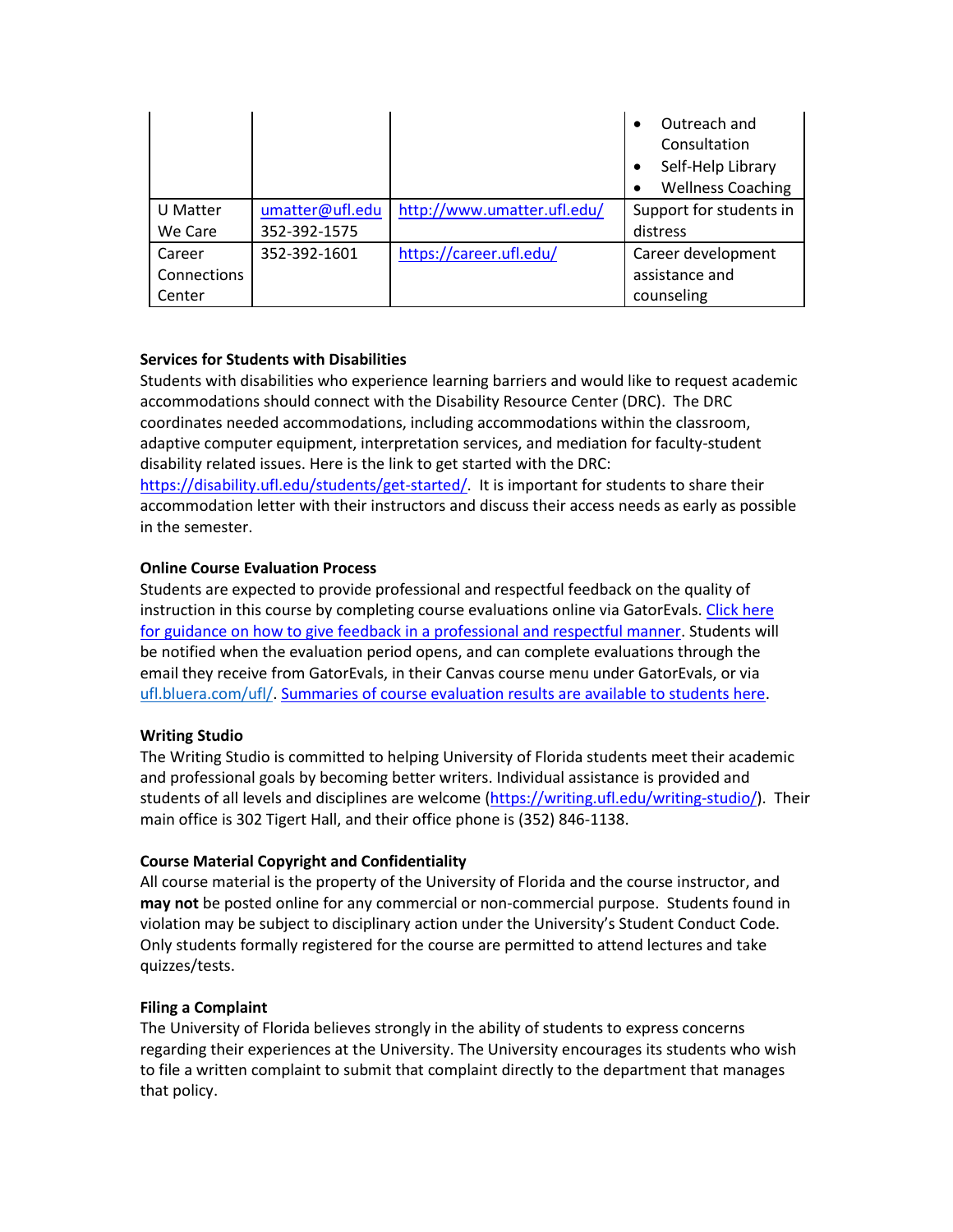A student who is unsure as to the official responsible for handling his or her particular complaint may contact the Ombuds office or the Dean of Students Office. For complaints that are not satisfactorily resolved at the department level or which seem to be broader than one department, students are encouraged to submit those complaints to one of the following offices:

# Ombuds:<http://www.ombuds.ufl.edu/> 352-392-1308

The purpose of the Ombuds office is to assist students in resolving problems and conflicts that arise in the course of interacting with the University of Florida. By considering problems in an unbiased way, the Ombuds works to achieve a fair resolution and works to protect the rights of all parties involved.

Dean of Students Office[: http://www.dso.ufl.edu/](http://www.dso.ufl.edu/) 352-392-1261

The Dean of Students Office works with students, faculty, and families to address a broad range of complaints either through directly assisting the student involved to resolve the issue, working with the student to contact the appropriate personnel, or referring the student to resources or offices that can directly address the issue. Follow up is provided to the student until the situation is resolved.

Additionally, the University of Florida regulations provide a procedure for filing a formal grievance in Regulation 4.012:<http://regulations.ufl.edu/regulations/uf-4-student-affairs/>

# **Email**

Students are required to check their email account(s) daily (at least Monday through Friday) and respond to course/program related requests, inquiries, etc. in a timely manner.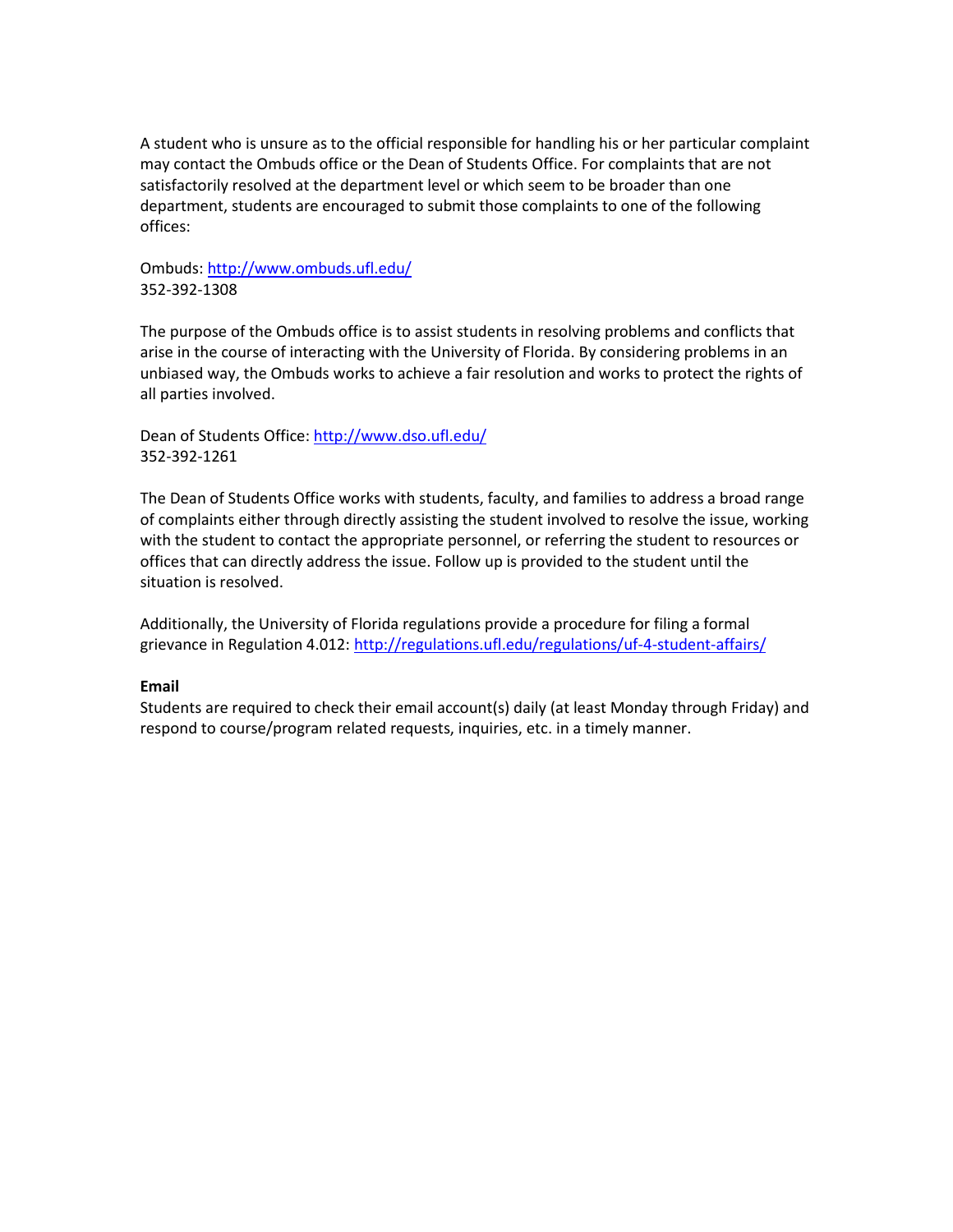# **Spring 2022 Class Schedule**

|                                                                | <b>Date</b>                 | <b>Topic</b>                                       | <b>Optional Textbook Readings</b><br>(Nelms, Sucher)<br>$3^{rd}$ = Third Edition<br>$4th$ = Fourth Edition | <b>Major Assignments and</b><br><b>Exams</b> |
|----------------------------------------------------------------|-----------------------------|----------------------------------------------------|------------------------------------------------------------------------------------------------------------|----------------------------------------------|
|                                                                |                             |                                                    | Additional supplemental readings will<br>be posted on Canvas                                               |                                              |
| Introduction                                                   | Thursday<br>January 6       | Syllabus and Expectations                          |                                                                                                            |                                              |
|                                                                | Tuesday<br>January 11       | Introducing the Nutrition Care Process             |                                                                                                            |                                              |
| $\frac{8}{18}$<br>13<br>Tuesday Jan<br>Thursday Jan<br>Week 1: | Thursday<br>January 13      | The Nutrition Care Process                         | 3rd: Chapter 2<br>4 <sup>th</sup> : Chapter 2                                                              |                                              |
|                                                                | <b>Watch for</b><br>Tuesday | <b>Nutrition Screening</b>                         |                                                                                                            |                                              |
|                                                                | Tuesday<br>January 18       | Nutrition Screening Activity and Review            | $3rd$ : Chapter 3 (pg. 37)<br>$4th$ : Chapter 3 (pg. 44)                                                   |                                              |
|                                                                |                             | Week 1 Quiz Due by 11:59pm on Thursday, January 20 |                                                                                                            |                                              |
| - Tuesday<br>Thursday Jan<br>Week 2:<br>Jan 25                 | Thursday<br>January 20      | Malnutrition                                       | 3rd: Chapter 3 (pgs. 49-56 and 67-68)<br>4 <sup>th</sup> : Chapter 3 (pgs. 51-59, 65-66 and<br>$71-72)$    |                                              |
| $\overline{c}$                                                 | <b>Watch for</b><br>Tuesday | Anthropometrics and Body Composition               |                                                                                                            |                                              |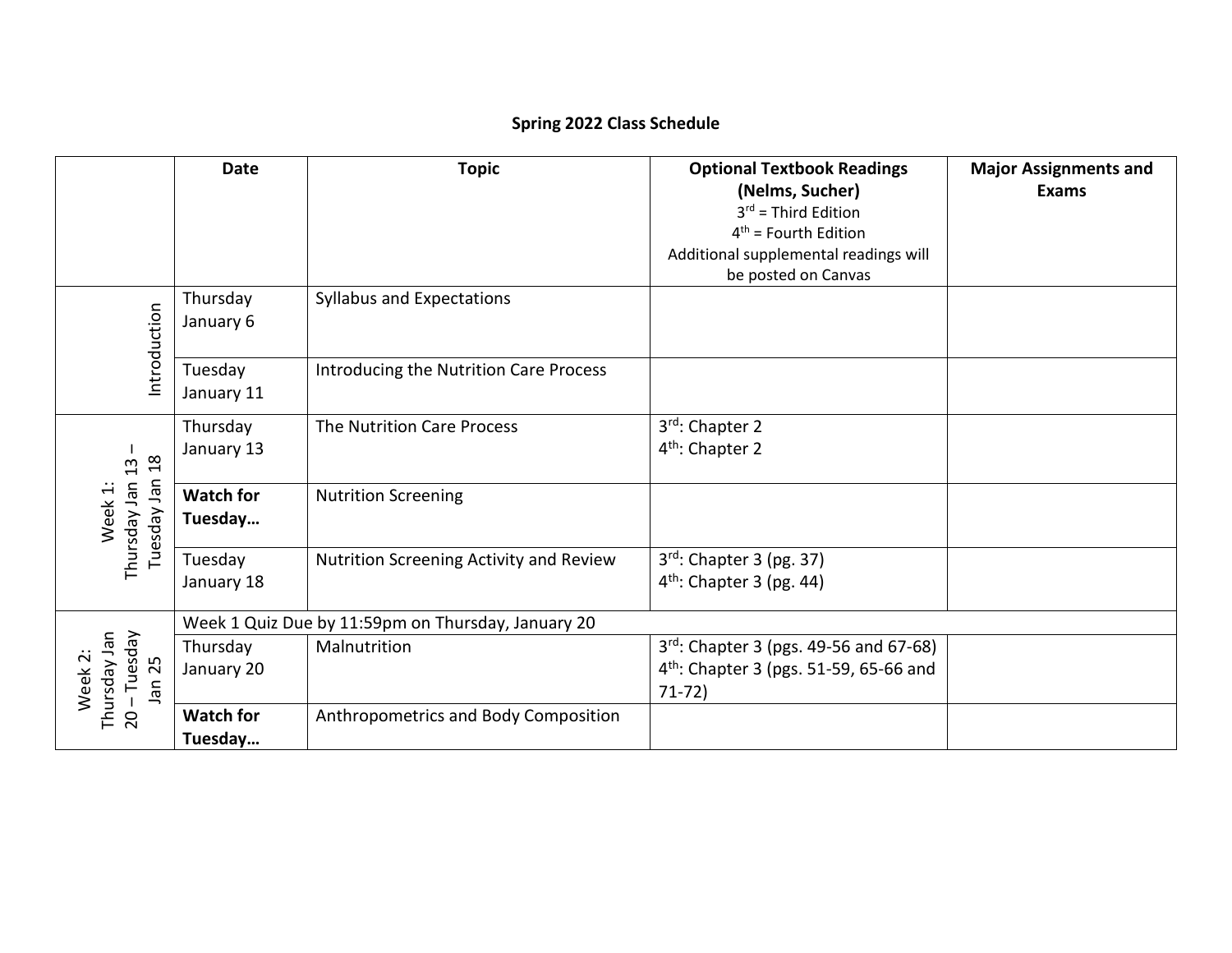|                                                                   | Tuesday<br>January 25  | Malnutrition and Anthropometry Activity<br>and Review |                                                                                                                                   |                    |  |  |
|-------------------------------------------------------------------|------------------------|-------------------------------------------------------|-----------------------------------------------------------------------------------------------------------------------------------|--------------------|--|--|
|                                                                   |                        | Week 2 Quiz due by 11:59pm on Thursday, January 27    |                                                                                                                                   |                    |  |  |
| $\overline{\phantom{0}}$<br>∼<br>Thursday Jan 2<br>Feb<br>Week 3: | Thursday<br>January 27 | <b>Dietary Assessment</b>                             | $3^{rd}$ : Chapter 3 (pgs. 41-49 and 62-66)<br>4 <sup>th</sup> : Chapter 3, Sections 3.4, 3.5, and<br>3.10 (pgs. 45-50 and 67-70) |                    |  |  |
| Tuesday                                                           | <b>Watch for</b>       | <b>Estimating Energy Needs</b>                        |                                                                                                                                   |                    |  |  |
|                                                                   | Tuesday                |                                                       |                                                                                                                                   |                    |  |  |
|                                                                   | Tuesday                | Dietary Assessment and Energy Needs                   |                                                                                                                                   |                    |  |  |
|                                                                   | February 1             | <b>Activity and Review</b>                            |                                                                                                                                   |                    |  |  |
|                                                                   |                        | Week 3 Quiz due by 11:59pm on Thursday, February 3    |                                                                                                                                   |                    |  |  |
|                                                                   | Thursday               | <b>Protein Needs</b>                                  | 3rd: Chapter 3 (pgs. 56-61 and 66-67)                                                                                             |                    |  |  |
| $\infty$<br>$\omega$                                              | February 3             |                                                       | and Chapter 7 (pg. 130)                                                                                                           |                    |  |  |
| Feb                                                               |                        |                                                       | $4^{th}$ : Chapter 3 (pg. 60-64, 70) and                                                                                          |                    |  |  |
| Week 4:                                                           |                        |                                                       | Chapter 9 (pg. 142)                                                                                                               |                    |  |  |
| Thursday Feb<br>Tuesday                                           | <b>Watch for</b>       | <b>Fluid Needs</b>                                    |                                                                                                                                   |                    |  |  |
|                                                                   | Tuesday                | Interpreting Labs                                     |                                                                                                                                   |                    |  |  |
|                                                                   | Tuesday                | Protein, Fluids, and Labs Activity and                |                                                                                                                                   |                    |  |  |
|                                                                   | February 8             | Review                                                |                                                                                                                                   |                    |  |  |
|                                                                   |                        | Week 4 Quiz due by 11:59pm on Thursday, February 10   |                                                                                                                                   |                    |  |  |
| 15                                                                | Thursday               | Review for Unit 1 Exam                                |                                                                                                                                   |                    |  |  |
| Thursday Feb 10<br>Feb<br>Week 5:<br>Tuesday I                    | February 10            |                                                       |                                                                                                                                   |                    |  |  |
|                                                                   | <b>Complete By</b>     | <b>Unit 1 Exam: Nutrition Assessment</b>              |                                                                                                                                   | <b>UNIT 1 EXAM</b> |  |  |
|                                                                   | Monday                 | (Due Monday, February 14 at 11:59pm)                  |                                                                                                                                   |                    |  |  |
|                                                                   | Tuesday                | Introduction to Enteral Nutrition                     |                                                                                                                                   |                    |  |  |
|                                                                   | February 15            |                                                       |                                                                                                                                   |                    |  |  |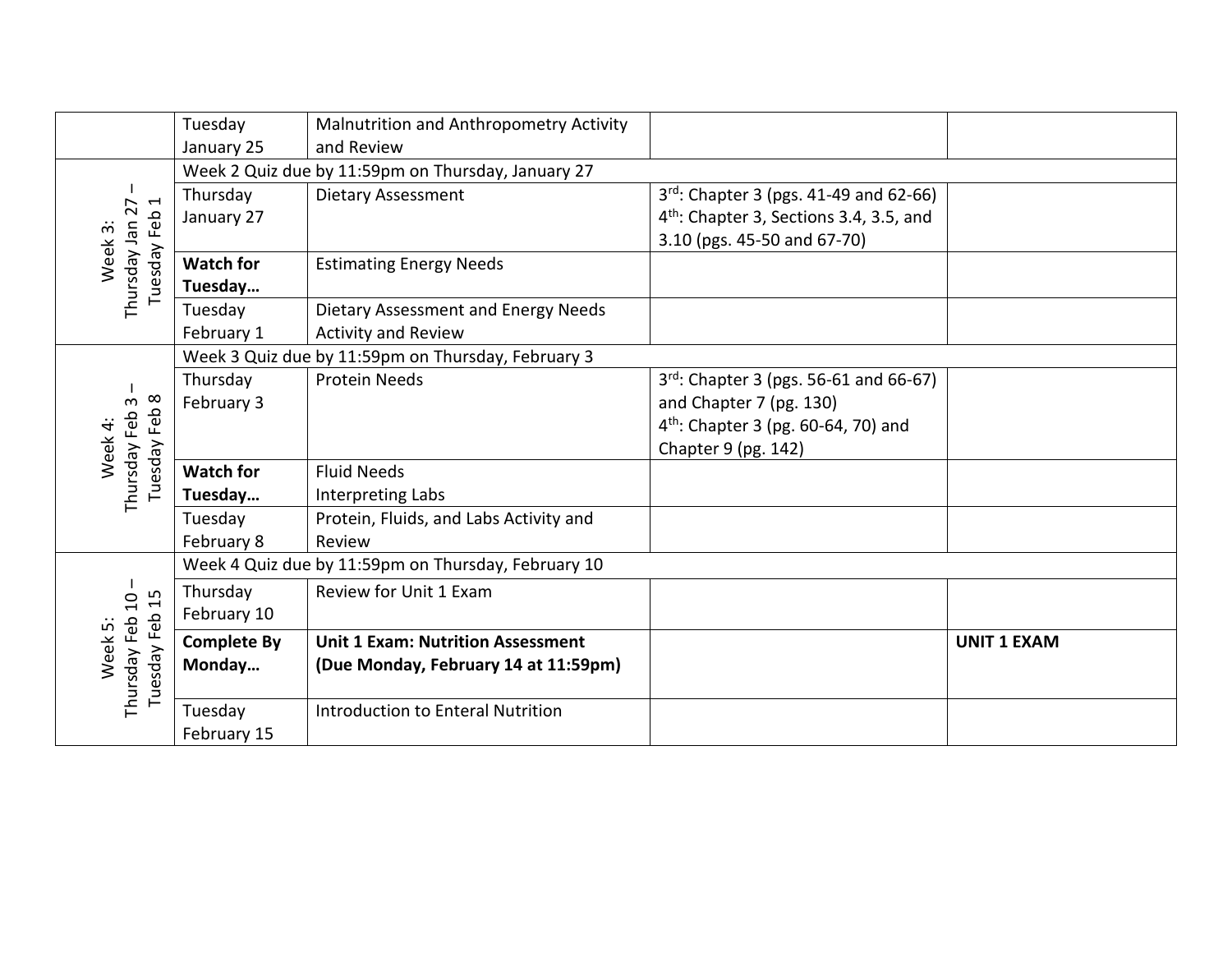| 22<br>17                                          | No quiz due this week                           |                                                     |                                            |  |
|---------------------------------------------------|-------------------------------------------------|-----------------------------------------------------|--------------------------------------------|--|
|                                                   | Thursday                                        | <b>Enteral Nutrition (Part 2)</b>                   | 3rd: Chapter 5 (pgs. 88-103)               |  |
|                                                   | February 17                                     |                                                     | 4 <sup>th</sup> : Chapter 5 (pgs. 92-108)  |  |
|                                                   | <b>Watch for</b>                                | <b>Enteral Nutrition (Part 3)</b>                   |                                            |  |
| Tuesday Feb<br>Thursday Feb<br>Week <sub>6:</sub> | Tuesday                                         |                                                     |                                            |  |
|                                                   |                                                 |                                                     |                                            |  |
|                                                   | Tuesday                                         | <b>Enteral Nutrition Activity and Review</b>        |                                            |  |
|                                                   | February 22                                     |                                                     |                                            |  |
|                                                   |                                                 | Week 6 Quiz due by 11:59pm on Thursday, February 24 |                                            |  |
| Thursday Feb 24<br>Tuesday Mar 1                  | Thursday                                        | Parenteral Nutrition (Part 1)                       |                                            |  |
| Week 7:                                           | February 24                                     |                                                     |                                            |  |
|                                                   | <b>Watch for</b>                                | Finish Parenteral Nutrition Part 1                  | 3rd: Chapter 5 (pgs. 103-113)              |  |
|                                                   | Tuesday                                         |                                                     | 4 <sup>th</sup> : Chapter 5 (pgs. 108-120) |  |
|                                                   | Tuesday                                         | Parenteral Nutrition Review and Activity            |                                            |  |
|                                                   | March 1                                         |                                                     |                                            |  |
|                                                   | Week 7 Quiz due by 11:59pm on Thursday, March 3 |                                                     |                                            |  |
| Thursday<br>Tuesday                               | Thursday                                        | Parenteral Nutrition (Part 2)                       |                                            |  |
| Week 8:<br>Mar $3 -$<br>Mar 8                     | March 3                                         |                                                     |                                            |  |
|                                                   | Tuesday                                         | <b>Spring Break!</b>                                |                                            |  |
|                                                   | March 8                                         |                                                     |                                            |  |
| Tuesday Mar 15<br>Thursday Mar 10<br>Week 9:      | No quiz this week                               |                                                     |                                            |  |
|                                                   | Thursday                                        | <b>Spring Break!</b>                                |                                            |  |
|                                                   | March 10                                        |                                                     |                                            |  |
|                                                   | <b>Watch for</b>                                | Finish Parenteral Nutrition (Part 2)                |                                            |  |
|                                                   | Tuesday                                         |                                                     |                                            |  |
|                                                   | Tuesday                                         | Parenteral Nutrition Review and Activity            |                                            |  |
|                                                   | March 15                                        | Introduction to Case Study                          |                                            |  |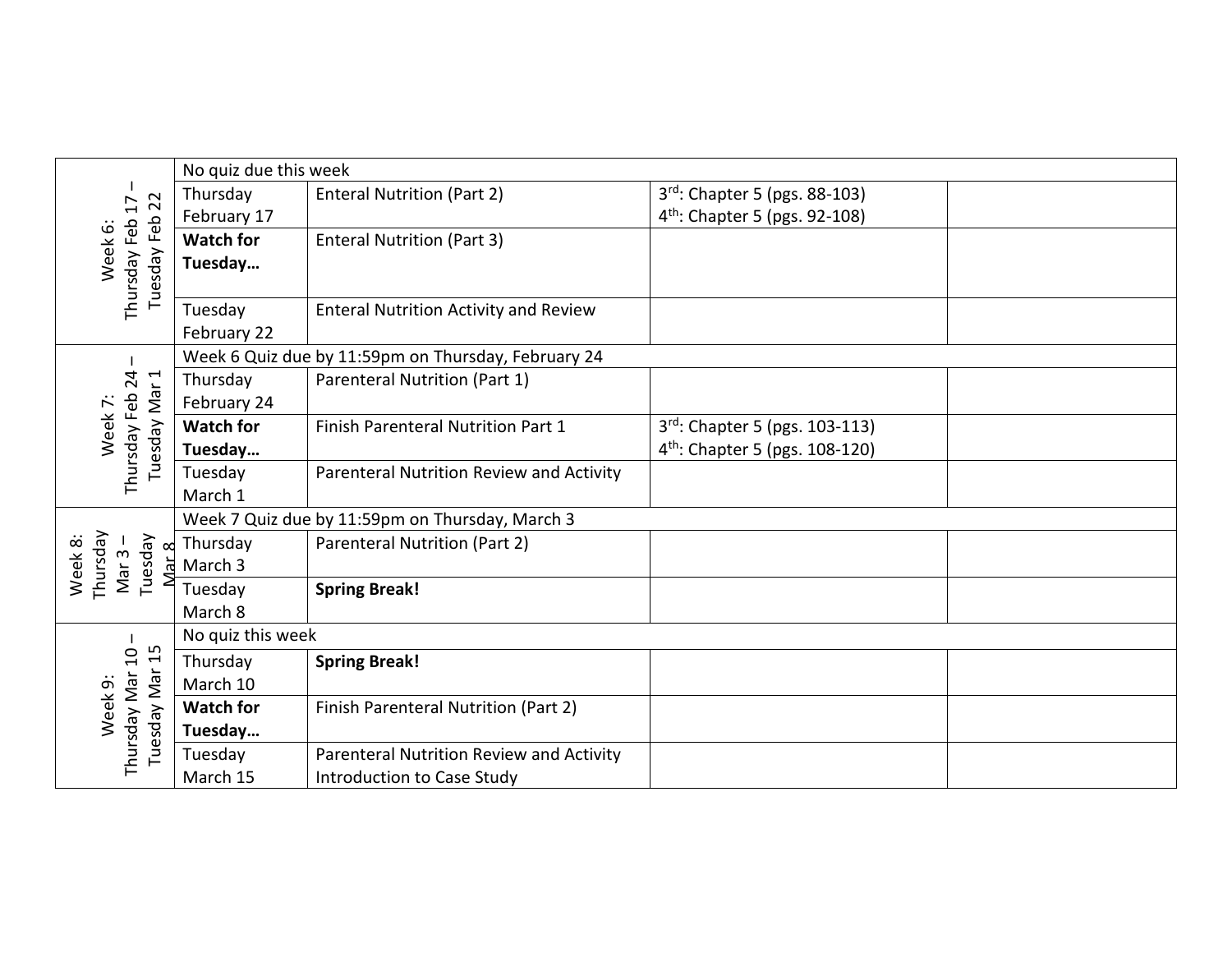|                                                                           |                                                   | Week 8-9 Quiz due by 11:59pm on Thursday, March 17 |                                              |                       |  |
|---------------------------------------------------------------------------|---------------------------------------------------|----------------------------------------------------|----------------------------------------------|-----------------------|--|
|                                                                           | Thursday                                          | Review for Exam 2                                  |                                              |                       |  |
|                                                                           | March 17                                          |                                                    |                                              |                       |  |
|                                                                           | <b>Complete By</b>                                | <b>Unit 2 Exam: Nutrition Support</b>              |                                              | <b>UNIT 2 EXAM</b>    |  |
| Tuesday Mar 22<br>Thursday Mar 17<br>Week 10:                             | Monday                                            | (Due Monday, March 21 at 11:59pm)                  |                                              |                       |  |
|                                                                           | Tuesday<br>March 22                               | Case Study                                         |                                              |                       |  |
|                                                                           | No quiz this week                                 |                                                    |                                              |                       |  |
|                                                                           | Thursday                                          | Introduction to Nutrition and Cancer               | 3rd: Chapter 23                              |                       |  |
|                                                                           | March 24                                          |                                                    | 4 <sup>th</sup> : Chapter 23                 |                       |  |
| Week 11:                                                                  | <b>Watch for</b>                                  | Nutrition and Cancer (Part 2)                      |                                              |                       |  |
| Tuesday Mar 29<br>Thursday Mar 24                                         | Tuesday                                           |                                                    |                                              |                       |  |
|                                                                           | Tuesday                                           | Nutrition and Cancer (Part 3)                      |                                              |                       |  |
|                                                                           | March 29                                          |                                                    |                                              |                       |  |
|                                                                           | Week 11 Quiz due by 11:59pm on Thursday, March 31 |                                                    |                                              |                       |  |
| 31<br>LO                                                                  | Thursday                                          | <b>Critical Care</b>                               | 3rd: Chapter 22                              | <b>CASE STUDY DUE</b> |  |
|                                                                           | March 31                                          |                                                    | 4 <sup>th</sup> : Chapter 22                 |                       |  |
|                                                                           | <b>Watch for</b>                                  | <b>Nutrition and Pharmacology</b>                  | 3rd: Chapters 11 and 24                      |                       |  |
| Week 12                                                                   | Tuesday                                           |                                                    | 4 <sup>th</sup> : Chapter 11, and Chapter 22 |                       |  |
| Tuesday April<br>Thursday March                                           |                                                   |                                                    | Section 22.11 (pgs. 693-698)                 |                       |  |
|                                                                           | Tuesday                                           | <b>Critical Care and Pharmacology Activity</b>     |                                              |                       |  |
|                                                                           | April 5                                           | and Review                                         |                                              |                       |  |
|                                                                           |                                                   | Week 12 Quiz due by 11:59pm on Thursday, April 7   |                                              |                       |  |
| Tuesday Apr<br>Thursday<br>Week <sub>13</sub><br>Apr 7-<br>$\overline{1}$ | Thursday                                          | Review for Unit 3 Exam                             |                                              |                       |  |
|                                                                           | April 7                                           |                                                    |                                              |                       |  |
|                                                                           | <b>Complete By</b>                                | Unit 3 Exam: Cancer, Critical Care, and            |                                              | <b>UNIT 3 EXAM</b>    |  |
|                                                                           | Monday                                            | Pharmacology                                       |                                              |                       |  |